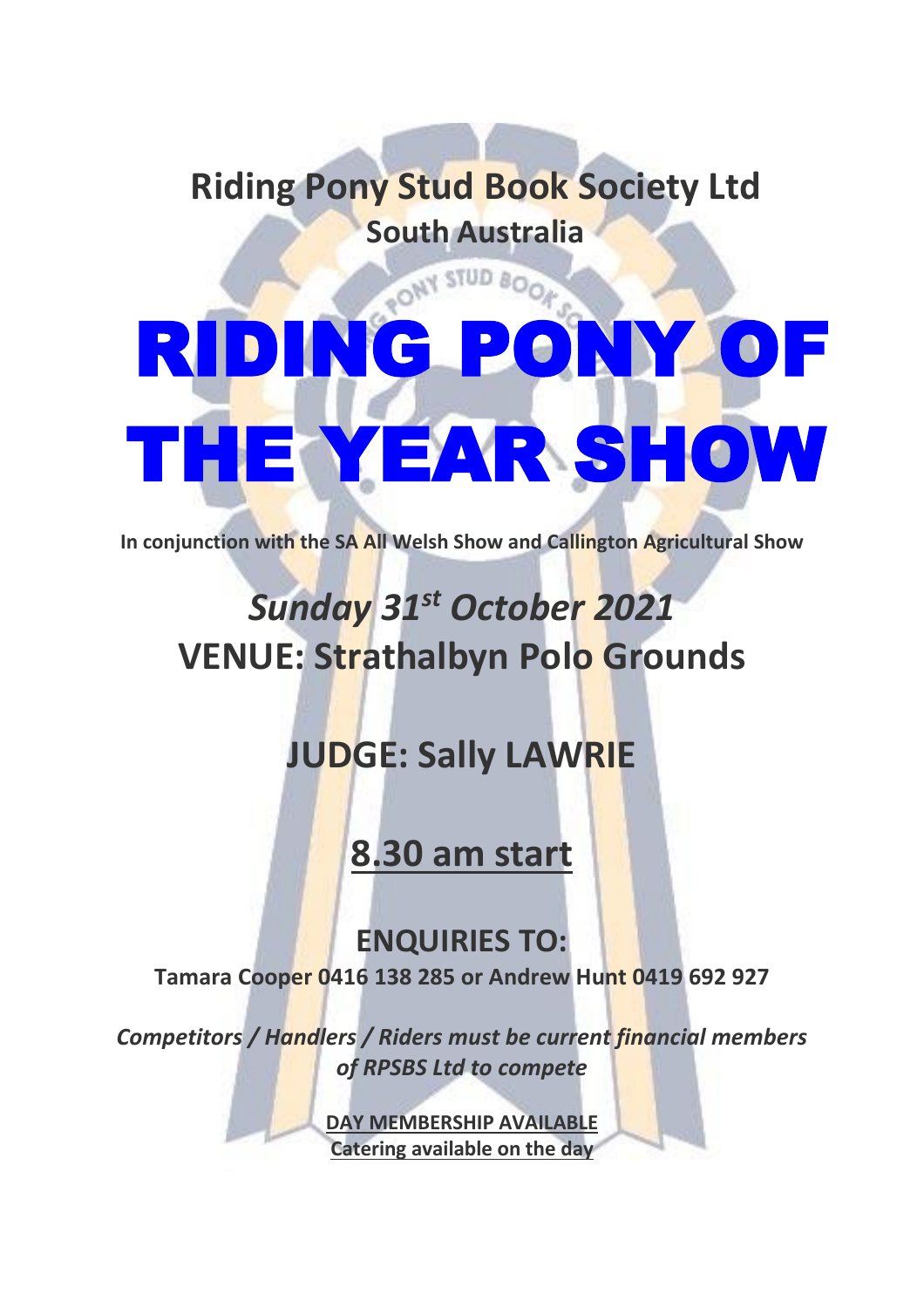### *RPSBS RULES AND REGULATIONS*

- \* *Competitors / Handlers / Riders must be current financial members of RPSBS Ltd to compete*
- \* *MEMBERSHIP AVAILABLE Catering available on the day*
- \* *RIDING PONY STUD BOOK SOCIETY CONDITIONS OF ENTRY – Rules and Regulations*
- Entries will be received by the Show Secretary and are subject to the Rules and Regulations of the RPSBS Ltd. *[www.rpsbs.com.au](http://www.rpsbs.com.au/)*
- Exhibitors will abide by the Showing Rules & Regulations of the RPSBS Ltd and those set out in this document.
- One of the listed exhibitors for each pony entered in Riding Pony classes must be a current financial member of RPSBS and must *be the owner/lessee of the pony entered.*
- \* *Participant/Provisional Day Membership available at Secretaries Office conditions apply.*
- \* *All exhibitors will be bound by and must observe the decisions of the ground jury.*
- The show's Ground Jury reserves the right to adjudicate upon entry or upon any dispute or doubt and to make any determination *upon any matter.*
- \* *Any such decision will be final and not subject to appeal of any kind.*
- Disputes/protests must be lodged in writing to the Show Secretary within 30 minutes of the completion of the class, together with *a deposit of \$55.00 (GST inc) refundable if the protest is upheld.*
- \* *The Society shall have the power without assigning any reason to:*
	- o *Reject or cancel any entry at any time*
	- o *Cancel any event or class*
	- o *Remove any exhibit from the show grounds*
	- o *Transfer an exhibit or exhibitor from any class to another class*
	- o *Add to or alter the program as necessary*
	- o *Combine classes if there are insufficient entries*
- The Society will not be responsible for the loss of, or for any damage or injury occasioned to any exhibit, or the property of any *exhibitor from any cause whatsoever.*
- \* *The Exhibitor enters entirely at his/her own risk.*
- In case any exhibit whilst on the Society's showground causes or is the cause of injury or damage to any other exhibit or exhibitor, to the person or property of any member of the Society or general public, the owner of such exhibit shall indemnify and keep indemnified the Society, its officers, officials and members, from and against all damages, costs, claims, expenses or liabilities incurred in connection with such exhibitors. The exhibitor will be liable to the Society and its employees, officers and officials for any *damage or loss occasioned to any of them by the exhibitor or his agent.*
- \* *Age of ponies or horses taken from August 1st annually.*
- Foal Recorded Colts 2 years & over must have a vet certificate stating the suitability and soundness for breeding purposes be *lodged with the National Office.*
- All ponies competing must be microchipped and/or branded and registered with the RPSBS Ltd, owners/exhibitors must be cur*rent financial members of the Society.*
- \* *Ponies cannot be shown under saddle until three years of age.*
- \* *Handlers and riders of stallions and colts must be 18 years of age and over.*
- \* *Stallions must be bitted and kept under control at all times.*
- All ponies are required to be measured. All ponies must have a current official height certificate or be subject to a day measure*ment. Life certificates not accepted.*
- There is to be no change of handler once a class has commenced without the permission of the judge.
- \* *The Judge's decision will be final.*
- No person shall in any way consult or influence or attempt to influence the Judge or endeavor to Influence the Judge's freedom of *choice or Judgement.*
- \* *The Society may alter the Judge for any particular event or class at any time it deems fit.*
- Approved ASSA helmets must be worn at all times whilst riding. Any injury sustained by a person riding and not wearing an ap*proved ASSA helmet will not be covered by any liability claim or by insurance.*
- A fall of a horse and/or rider in a ridden event will result in disqualification from that event.
- \* *A rider must NOT remount in the show ring following a fall.*
- \* *Random swabbing may take place.*
- RPSBS Ltd membership and registration certificates must be with the owner/exhibitor on the day of the show and must be made *available on request.*
- \* *No pending registrations.*
- \* *Newcomer Rules are State specific. Check with the State Show Secretary; cost is \$44.00 incl GST*
- Each pony must have a current Newcomer Card which must be given to the Ring Steward when entering the ring
- *If the competitor does not produce their Newcomer Card they will not be able to compete*
	- *Ponies must be ridden in a snaffle bit*
- \* *Simple snaffle (egg butt or loose ring) to be used in lead rein or first ridden classes.*
- \* *If an event is cancelled refund of entries may be considered.*
- \* *RPSBS heat policy applies; check www.rpsbs.com.au or State website for updates.*
- Over height Showing Rules apply; Senior Overheight Riding Pony show classes are for registered Section A Riding Ponies or Riding ponies who have a section A parent that have exceeded 14.2hh at 4 yo. Youngstock Overheight show classes are for Section A Riding Ponies or Riding ponies that have a section A parent that exceed the height limitation for their age as set down in the *RPSBS Showing rules and regulations.*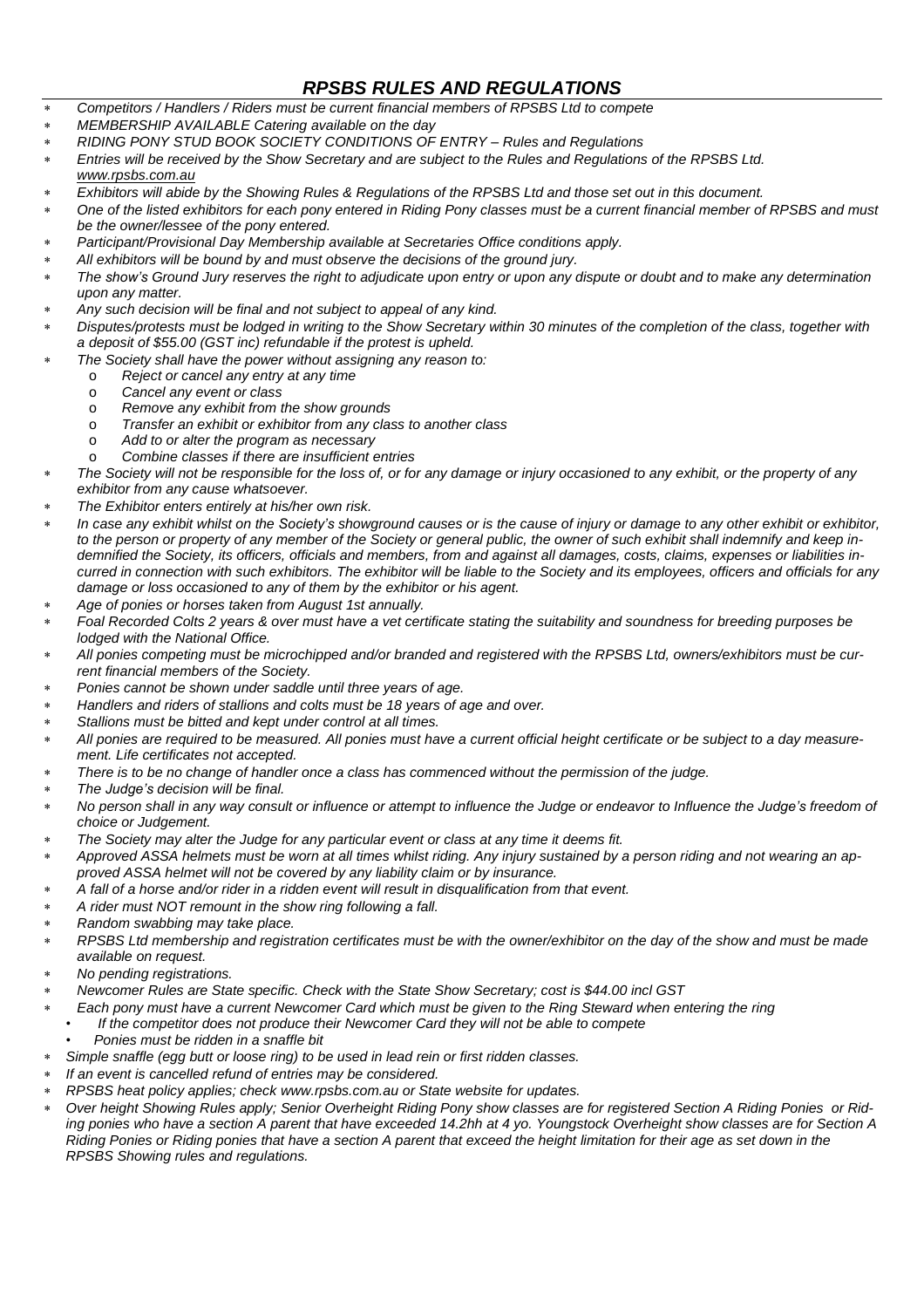### *RIDING PONY STUD BOOK SOCIETY RING*

### *Entry: \$11 per class*

### **JUNIOR HANDLER ~ UNDER 12 YEARS**

- 1. Junior handler under 6 years (must be assisted by an adult)
- 2. Junior handler 6 years and under 9years
- 3. Junior hander 9 years and under 12 years

### **BEST & RUNNER UP JUNIOR HANDLER UNDER 12 YEARS**

### **JUNIOR HANDLER ~ 12 YEARS & UNDER 18 YEARS**

- 4. Junior handler 12 years and under 15 Years
- 5. Junior handler 15 years and under 18 Years

### **BEST & RUNNER UP JUNIOR HANDLER 12 YRS UNDER 18 YRS**

### **SENIOR HANDLER ~ OVER 18 YEARS**

- 6. Senior handler 18 years and under 25years
- 7. Senor handler 25 years and under 40years
- 8. Senior handler 40 years and over

### **BEST & RUNNER UP SENIOR HANDLER**

**OVERHEIGHT ~ YOUNGSTOCK** – Colts 2 Yr & over must have a vet certificate (see rule 14)

- 9. Led Youngstock Colt 3 yrs and under (1 yr over 13.3hh, 2 yr over 14hh, 3 yr over 14.1hh)
- 10. Led Youngstock Filly 3 yrs and under (1yr over 13.3, 2 yr over 14hh, 3 yr over 14.1hh)
- 11. Led Youngstock Gelding 3 yrs and under (1yr over 13.3h, 2 yr over 14hh, 3yr over 14.1hh)

### **CHAMPION & RESERVE CHAMPION LED YOUNGSTOCK**

### **OVERHEIGHT ~ LED EVENTS**

- 12. Led RPSBS Show Hack 4 yrs & over, over 14.2hh & ne 15hh
- 13. Led RPSBS Show Hack 4 yrs & over, over 15hh
- 14. Led RPSBS Show Hunter Hack 4 yrs & over, over 14.2hh & ne 15hh
- 15. Led RPSBS Show Hunter Hack 4 yrs & over, over 15hh

### **CHAMPION & RESERVE CHAMPION LED RPSBS SHOW HACK OR SHOW HUNTER HACK**

### **YOUNGSTOCK ~ SHOW PONY**

- 16. Led Show Pony / Show Hunter Colt 1 yr ne 13.3h
- 17. Led Show Pony / Show Hunter Filly 1 yr ne 13.3hh
- 18. Led Show Pony / Show Hunter Gelding 1 yr ne 13.3hh

### **CHAMPION & RESERVE CHAMPION LED RP 1 YR**

- 19. Led Show Pony / Show Hunter Colt 2 yr ne 14.0hh (must have vet certificate. See rule 14)
- 20. Led Show Pony / Show Hunter Filly 2 yr ne 14.0hh
- 21. Led Show Pony / Show Hunter Gelding 2 yr ne 14.0hh

### **CHAMPION & RESERVE CHAMPION LED RP 2 YR**

- 22. Led Show Pony / Show Hunter Colt 3 yr ne 14.1hh (must have a vet certificate. See rule 14)
- 23. Led Show Pony / Show Hunter Filly 3 yr ne 14.1hh
- 24. Led Show Pony / Show Hunter Gelding 3 yr ne 14.1hh

### **CHAMPION & RESERVE CHAMPION LED RP 3 YR**

### **SUPREME YOUNGSTOCK EXHIBIT**

(Eligible –Champion Led Show Pony Youngstock & Champion Led Show Hunter Youngstock)

### **SENIOR ~ SHOW PONY**

- 25. Led Show Pony Stallion 4 yr & over, ne 14.2hh
- 26. Led Show Pony Mare 4 yr & over, ne 12.2hh
- 27. Led Show Pony Mare 4 yr & over, over 12.2hh & ne 13.2hh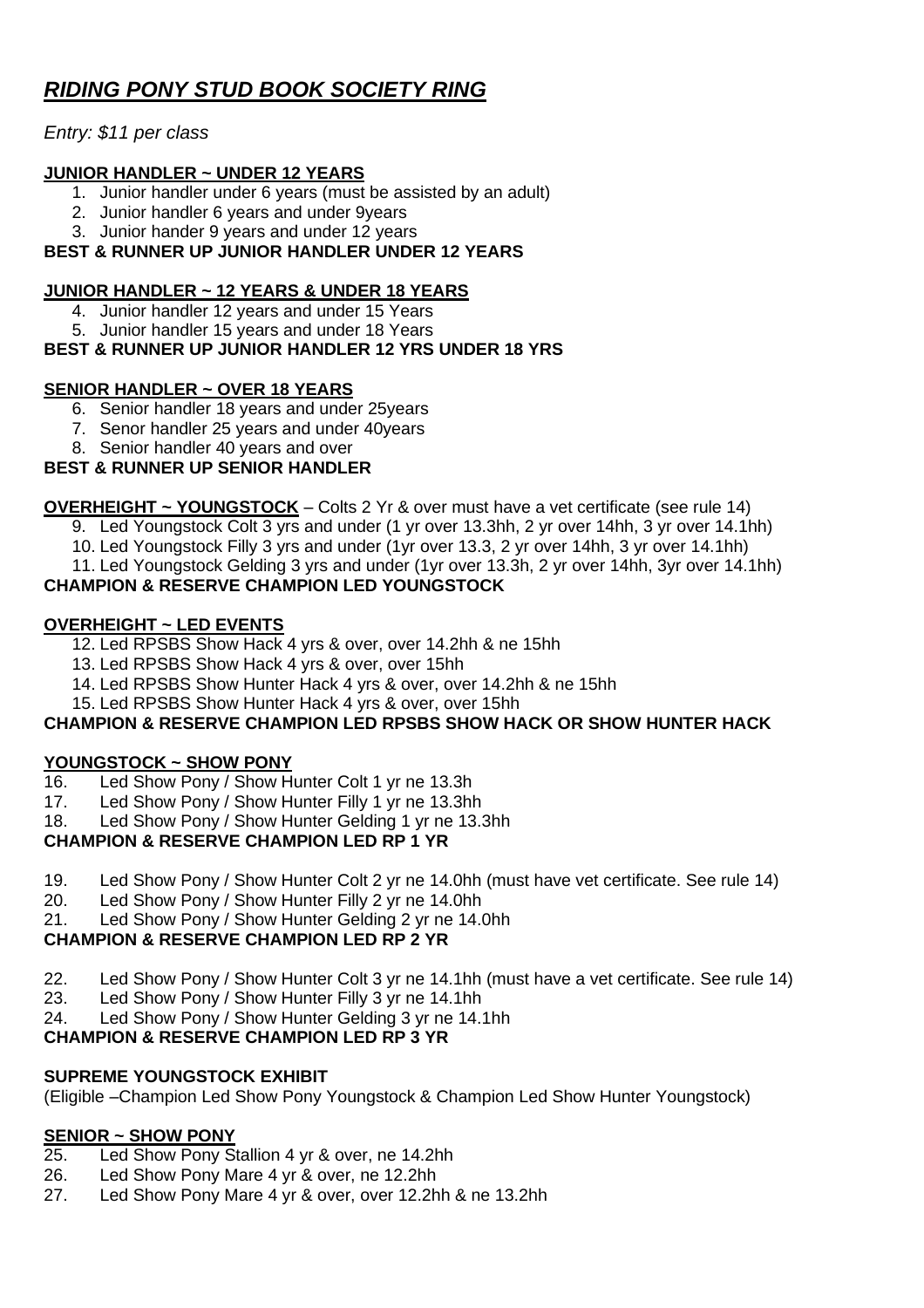- 28. Led Show Pony Mare 4 yr & over, over 13.2hh & ne 14.2hh
- 29. Led Show Pony Gelding 4 yr & over, ne 12.2hh
- 30. Led Show Pony Gelding 4 yr & over, over 12.2hh & ne 13.2hh
- 31. Led Show Pony Gelding 4 yr & over, over 13.2hh & ne 14.2hh

### **CHAMPION & RESERVE CHAMPION LED SHOW PONY 4 YR & OVER**

### **SENIOR ~ SHOW HUNTER**

- Led Show Hunter Pony Stallion 4 yr & over, ne 14.2hh
- 33. Led Show Hunter Pony Mare 4 yr & over, ne 13.2hh
- 34. Led Show Hunter Pony Mare 4 yr & over, over 13.2hh & ne 14.2hh
- 35. Led Show Hunter Pony Gelding 4 yr & over, ne 13.2hh
- 36. Led Show Hunter Pony Gelding 4 yr & over, over 13.2hh & ne 14.2hh

### **CHAMPION & RESERVE CHAMPION LED SHOW HUNTER PONY 4 YR & OVER**

### **SUPREME LED SENIOR EXHIBIT**

(Eligible – Champion Led Show Pony & Champion Led Show Hunter)

### **GRAND SUPREME LED RIDING PONY EXHIBIT**

(Eligible –Supreme Youngstock & Supreme Led Senior)

### **NEWCOMERS - Qualifying classes for Class N4**

- 37. Newcomer Ridden Riding Pony ne 12.2hh Qualification Class for State Championship
- 38. Newcomer Ridden Riding Pony over 12.2hh & ne 13.2hh Qualification Class for State Championship
- 39. Newcomer Ridden Riding Pony over 13.2hh & ne 14.2hh (3yrs ne 14.1hh) Qualification Class for State Championship

### **FINAL 2021 STATE NEWCOMER RIDDEN SHOW PONY & SHOW HUNTER PONY**

*RPSBS S.A. Newcomer Rules apply www.saridingpony.com S.A. Schemes.*

Each pony must have a current Newcomer Card which must be given to the Ring Steward when entering the *ring.*

*If the competitor does not produce their Newcomer Card they will not be able to compete.*

*Ponies must be ridden in a snaffle bit*

Ponies must qualify to compete in this State final either through the Newcomer height classes at this Show, or a Newcomer class at a Show run under S.A. RPSBS Newcomer showing rules in the 2016/17 season, the latter being the case these ponies do not have to compete in their height class, but can progress straight to the *Championship Final as below*

### **2019 STATE CHAMPION NEWCOMER RIDDEN RIDING PONY –** Perpetual Trophy

(Champion not eligible for Supreme Champion Ridden Riding Pony)

### **RIDDEN ~ SHOW HUNTER**

- 40. Ridden Show Hunter Pony Stallion ne 14.2hh (3yrs ne 14.1hh)
- 41. Ridden Show Hunter Pony Mare or Gelding ne 12.2hh
- 42. Ridden Show Hunter Pony Mare or Gelding over 12.2hh & ne 13.2hh
- 43. Ridden Show Hunter Pony Mare or Gelding over 13.2hh & ne 14.2hh (3yrs ne 14.1hh)

### **CHAMPION & RESERVE CHAMPION RIDDEN SHOW HUNTER PONY**

- 44. Leading Rein Pony ne 12.0 hh To be led in a suitable snaffle bridle, lead rein held in the left hand and only attached to a cavesson noseband. No whips or spurs for the rider. Rider 3 yrs & under 8 yrs on day of Show
- 45. First Ridden Pony ne 12.2 hh Ponies to be ridden in a suitable snaffle bridle. Rider under 12 years on day of Show

### **CHAMPION & RESERVE CHAMPION MINI CHILD'S PONY**

### **RIDDEN ~ SHOW PONY**

- 46. Ridden Show Pony Stallion ne 14.2hh (3yrs ne 14.1hh)
- 47. Ridden Show Pony Mare or Gelding ne 12.2hh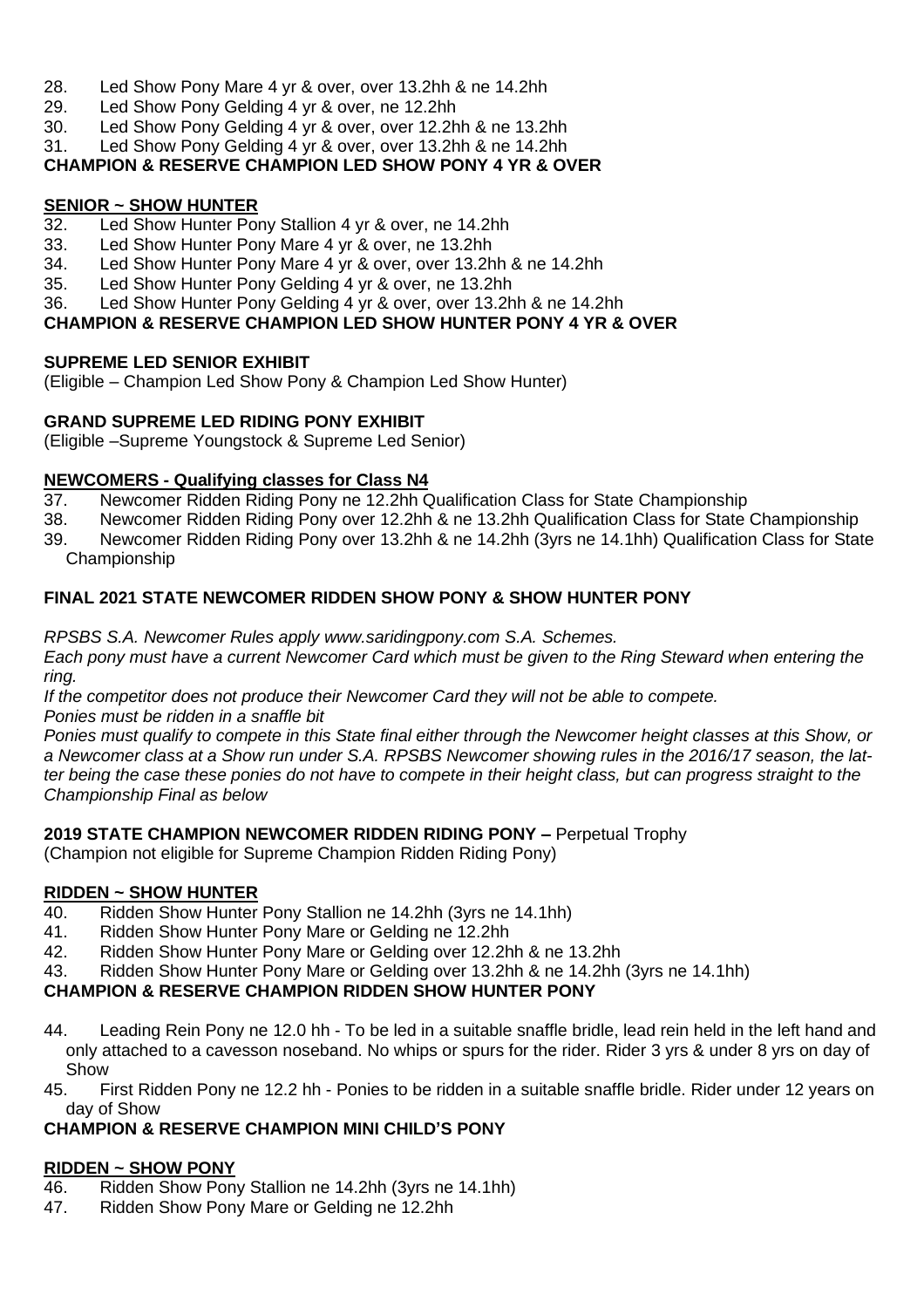48. Ridden Show Pony Mare or Gelding over 12.2hh & ne 13.2hh<br>49. Ridden Show Pony Mare or Gelding over 13.2hh & ne 14.2hh

Ridden Show Pony Mare or Gelding over 13.2hh & ne 14.2hh (3yrs ne 14.1hh)

### **CHAMPION & RESERVE CHAMPION RIDDEN SHOW PONY**

### **SUPREME RIDDEN RIDING PONY**

(Eligible – Champion ridden show pony, Champion ridden show hunter pony and Champion mini child's pony)

- **RIDDEN OVERHEIGHT RIDING PONY** 50. Ridden overheight show pony 14.2hh ne 15hh<br>51. Ridden overheight show pony over 15hh
- 51. Ridden overheight show pony over 15hh<br>52. Ridden overheight show hunter pony 14.2
- 52. Ridden overheight show hunter pony 14.2 ne 15hh<br>53. Ridden overheight show hunter pony over 15 hh
- Ridden overheight show hunter pony over 15 hh

### **CHAMPION & RESERVE CHAMPION RIDDEN OVERHEIGHT RIDING PONY**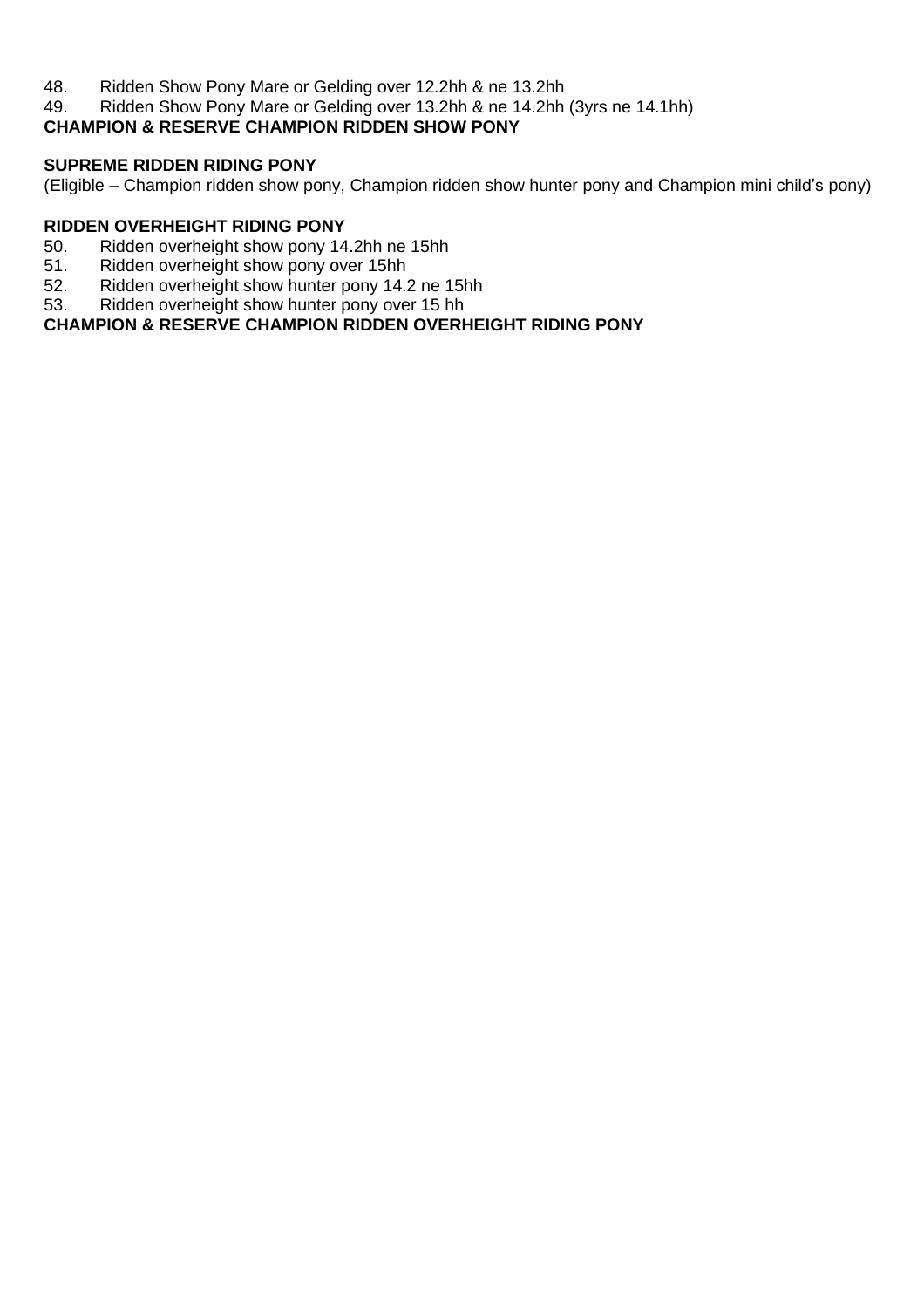

Riding Pony Stud Book Society Ltd<br>A Company Limited by Guarantee ACN 129 850 531 ABN 18 129 850 531<br>Post Office Box 623 RICHMOND NSW 2753

Ph: (02) 4577 5530 email: jenny@rpsbs.com.au

### **NEW PARTICIPANT MEMBERSHIP APPLICATION**

A Participant Member cannot have ponies recorded in his/her name and is unable to conduct transactions with the Society. This membership does not cover Judging activities, RPSBS Panel Judges also require Judge or Ordinary Membership.

A Participant Member does not have Voting Rights and cannot hold office.

#### **MEMBERSHIP NAME**

|                                                                                                                      | Name and the contract of the contract                                       |  |  |  |
|----------------------------------------------------------------------------------------------------------------------|-----------------------------------------------------------------------------|--|--|--|
| Address <b>Address</b>                                                                                               | State and the contract of the contract of<br>Postcode and a contract of the |  |  |  |
| If member is under 18 years of age                                                                                   |                                                                             |  |  |  |
| ٠                                                                                                                    |                                                                             |  |  |  |
| ٠                                                                                                                    |                                                                             |  |  |  |
| The Parental Consent statement (over the page) must be signed by the Nominee if the Member is under 18 years of age. |                                                                             |  |  |  |
| <b>TELEPHONE:</b>                                                                                                    | <b>MOBILE:</b>                                                              |  |  |  |
| <b>WEBSITE:</b>                                                                                                      | <b>EMAIL:</b>                                                               |  |  |  |
| Please withhold my contact details from the online Stud Book (details will be displayed if box not ticked)           |                                                                             |  |  |  |

I have previously been a member of the Riding Pony Stud Book Society Yes/No Membership Name Member No Address of previous membership

#### **INSURANCE DISCLAIMER**

#### **MEMBERS 18 YEARS & OVER**

By paying this membership, I/we agree to be bound by the Rules, Regulations and By-Laws of the Riding Pony Stud Book Society Ltd.

By signing, below I/we declare that I/we have read and understood the RISK WARNING AND WAIVER available on the RPSBS website, acknowledging the inherent risks associated with equine activities.

Member Signature (members 18 years & over) Date

TAX INVOICE - ABN: 18 129 850 531

This is your receipted tax invoice once payment has been made. Please retain a copy